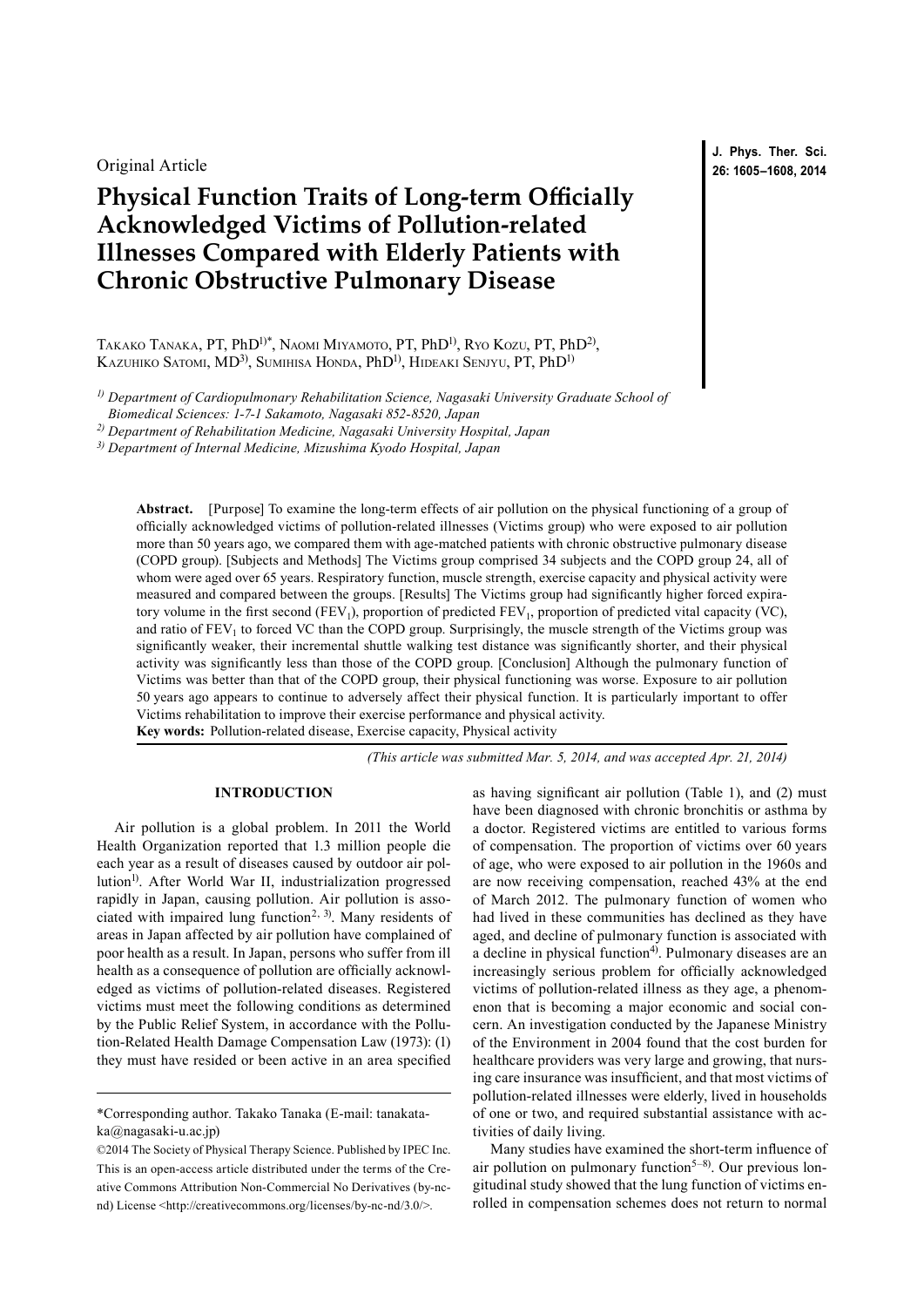**Table 1.** Time required for certification of pollution-related illness

| Illness            | a)        | b)        | C)        |
|--------------------|-----------|-----------|-----------|
| Chronic bronchitis | 24 months | 48 months | 36 months |
| Asthma             | 12 months | 30 months | 18 months |

a) Individual who resided in a designated area prior to 1973 b) Individual who did not reside in a designated area, but spent at least 8 hours per day in a designated area

c) Individual who resided in a designated area, then relocated but continued to work in a designated area for at least 8 hours per day

even after improvements in air quality<sup>[9, 10](#page-3-4)</sup>. However, there are no data on the late effects of air pollution on physical function in officially acknowledged victims of pollutionrelated illness.

The purpose of this study was to compare the physical function of officially acknowledged victims of pollutionrelated illness with age-matched patients with chronic obstructive pulmonary disease (COPD), so as to clarify the late effects of air pollution to which victims were exposed more than 50 years beforehand.

## **SUBJECTS AND METHODS**

#### *Subjects*

We recruited 34 officially acknowledged victims of pollution-related illness who were exposed to air pollution 50 years beforehand, who had also been diagnosed with chronic bronchitis. Their mean disease duration was 32.3  $\pm$  9.9 years. The subjects were entitled to various forms of compensations, including monthly consultation with a doctor, prescriptions for expectorants and bronchodilators, and annual assessments of respiratory symptoms using a detailed questionnaire and respiratory function testing, in accordance with the Public Nuisance Countermeasures Law to ensure tertiary prevention by all possible means. Twenty-four age-matched subjects diagnosed with COPD were recruited as a control group. All the participants were aged 65 years or more. All provided their informed consent to participation in this study which was approved by the Human Ethics Review Committee of Nagasaki University Graduate School of Biomedical Science (approval number: 08072424-2).

## *Methods*

Height, weight, lung function, muscle strength (hand grip and quadriceps force), exercise capacity (incremental shuttle walking test, ISWT) and physical activity were assessed. Lung function was measured using an electronic spirometer (FUDAC 70; Fukuda Sangyo Inc.; Chiba, Japan). Forced expiratory volume in the first second  $(FEV_1)$ , forced vital capacity (FVC), and vital capacity (VC) were recorded, and predicted values [the proportion expressed as a percentage (%) of normal values for individuals of the same age, sex and weight] were calculated in accordance with a standard protocol $^{11}$  $^{11}$  $^{11}$ . The measurements were repeated until at least three reproducible forced expiratory curves

|  | <b>Table 2.</b> Characteristics of the subjects |  |
|--|-------------------------------------------------|--|
|--|-------------------------------------------------|--|

|                   | Victims $(n=34)$ | $COPD(n=24)$    |
|-------------------|------------------|-----------------|
| Age (years)       | $73.5 \pm 6.6$   | $73.2 \pm 8.4$  |
| Gender***         |                  |                 |
| Male/Female (n)   | 23/29            | 22/2            |
| Height $(cm)**$   | $152.6 \pm 8.5$  | $158.6 \pm 3.9$ |
| Weight $(kg)^*$   | $56.8 \pm 3.5$   | 54 $2 \pm 74$   |
| BMI $(kg/m^2)$ ** | $24.3 \pm 4.3$   | $21.6 \pm 3.5$  |

Data are presented as the mean  $\pm$  SD, \*p<0.05, \*\*p<0.01, \*\*\*p<0.001 compared to the COPD value

had been obtained.

Quadriceps force (QF) was measured using a hand-held dynamometer with a fixing belt (μTas F-1; Anima Corporation; Tokyo, Japan) as peak force developed during a maximal isometric knee extension maneuver on the dominant side. The highest value of three attempts was recorded. Handgrip force (HF) of the dominant hand was measured three times and the highest value was recorded.

The ISWT was used to assess exercise capacity, and was conducted following to current guidelines<sup>[12](#page-3-6))</sup>. The test was performed twice and the maximum value was recorded.

Physical activity was measured with a uni-axial accelerometer (Lifecorder GS; Suzuken Corporation; Nagoya, Japan) for two weeks. The accelerometer records vertical acceleration as counts and activity times per day. Subjects were told to wear the accelerometer on a belt around the waist and to take it off when sleeping and showering. Recordings from the first and last days were excluded from the analysis, as these days were incomplete.

The Shapiro-Wilk test was used to examine the distribution of data. Non-normally distributed data were analyzed using non-parametric tests. Differences between groups were assessed using the Mann-Whitney U test and the  $\chi^2$ test. All analyses were performed using the PASW software package, version 18 (SPSS, Japan Inc., Tokyo, Japan). A two-tailed value of  $p \le 0.05$  was considered statistically significant.

#### **RESULTS**

The characteristics of both groups are shown Table 2. There were significantly more women in the Victims group  $(p < 0.001)$ . The comparison of the groups is shown in Table 3. The Victims group had significantly higher  $FEV_1, FEV_{1%}$ predicted, VC % predicted and  $FEV<sub>1</sub>/FVC$  ratio (all p < 0.001) than the COPD group. Furthermore, HF ( $p < 0.05$ ) and QF ( $p < 0.001$ ) were significantly weaker, the distance covered in the ISWT was significantly shorter ( $p < 0.01$ ), and physical activity was significantly lower ( $p < 0.01$ ) in the Victims group.

## **DISCUSSION**

Our main finding is that officially acknowledged victims of pollution-related illness exposed to air pollution at least 50 years previously, who continue to receive various forms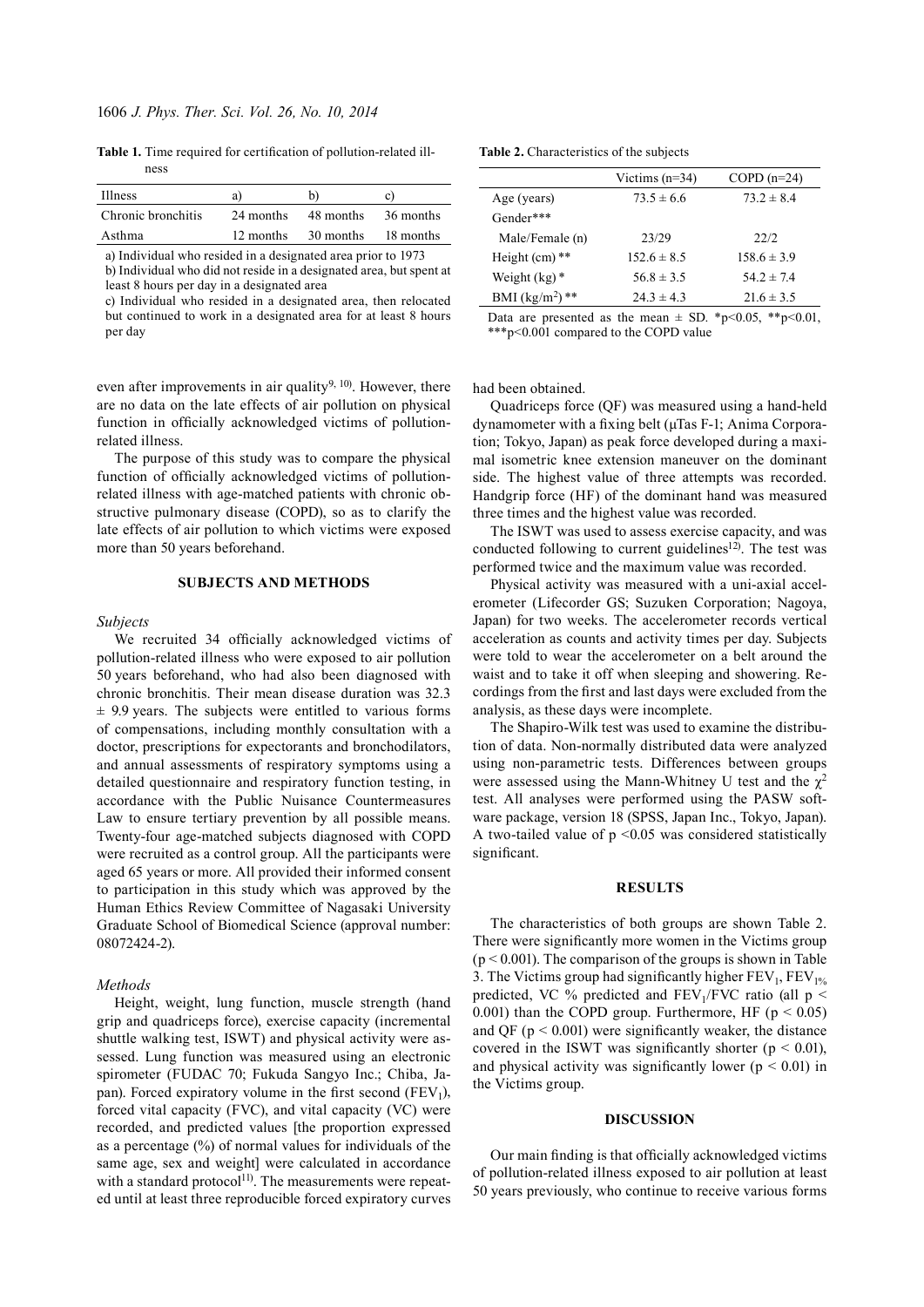|                                         | Victims $(n=34)$ | COPD $(n=24)$    |
|-----------------------------------------|------------------|------------------|
| Pulmonary function                      |                  |                  |
| $FEV_1(l)$ ***                          | $1.49 \pm 0.60$  | $0.85 \pm 0.40$  |
| FEV <sub>1</sub> % predicted $(\%)$ *** | $73 \pm 24$      | $35 \pm 17$      |
| FVC(1)                                  | $2.23 \pm 0.76$  | $2.06 \pm 0.70$  |
| VC(1)                                   | $2.58 \pm 0.71$  | $2.36 \pm 0.78$  |
| VC % predicted $(\frac{9}{6})$ ***      | $94 \pm 26$      | $76 \pm 16$      |
| $FEV1/FVC$ (%)***                       | $65 \pm 13$      | $41 \pm 13$      |
| $MMRC(n)*$                              |                  |                  |
| 0/1/2/3/4                               | 2/9/12/8/3       | 0/4/6/8/6        |
| Muscle force                            |                  |                  |
| $HF(kg)^*$                              | $18.3 \pm 6.2$   | $24.7 \pm 7.9$   |
| $QF (kgf)$ ***                          | $18.9 \pm 6.6$   | $50.8 \pm 14.3$  |
| <b>ISWT</b>                             |                  |                  |
| Distance $(m)$ **                       | $160.5 \pm 93.8$ | $256.7 \pm 84.9$ |
| Physical activity                       |                  |                  |
| Mean activity counts (counts/day)**     | $3415 \pm 1058$  | $4726 \pm 1017$  |
| Mean activity times $(min/day)**$       | $41 \pm 28$      | $76 \pm 26$      |

**Table 3.** Comparison of Victims and COPD

Values are presented as mean  $\pm$  SD or number (%). FEV<sub>1</sub>: forced expiratory volume in 1 second; FVC: forced vital capacity; VC: vital capacity; FEV1/FVC: forced expiratory volume in 1 second/forced vital capacity; MMRC: Modified Medical Research Council Dyspnea scale; HF: handgrip force; QF: quadriceps force; ISWT: Incremental Shuttle Walking Test.

Victims versus COPD: Mann-Whitney U test. \*p<0.05, \*\*p<0.01, \*\*\*p<0.001 compared to the the COPD value

of compensation from the government, exhibited diminished physical function compared to patients with COPD. Nevertheless, we found that  $FEV_1$ ,  $FEV_{1%}$  predicted, VC % predicted and  $FEV<sub>1</sub>/FVC$  ratio of the Victims group were significantly greater than the respective values of agematched controls with COPD. We had expected that exposure to high concentrations of air pollutants in the 1960s would result in substantial reductions in pulmonary function, and were surprised to find that the Victims group had better lung function than the COPD group. This may be explained by improvements in the environment, tertiary prevention and medical interventions over the past 50 years. Despite this, physical functions, such as muscle strength, exercise capacity and physical activity, were significantly lower in the Victims group.

Significant associations between air pollution and decreased physical exercise capacity and physical activity have previously been reported<sup>[5, 13–16](#page-3-3)</sup>). Inhalation of air pollutants has also been shown to cause decreased heart rate variability<sup>17, 18</sup>. Elevated plasma concentrations of endothelin-1, a vasoconstrictor peptide, might impair muscle performance by compromising oxygen delivery through mus-cle arterioles<sup>[15, 19](#page-3-8)</sup>. Local arteriolar endothelial dysfunction may compromise muscle reperfusion, and vasoconstriction of pulmonary arterioles could reduce oxygen delivery to the working muscles and affect muscle performance<sup>17, 19</sup>. Our findings suggest that inhalation of air pollution may exert an adverse effect on skeletal muscles, which manifests as decreased exercise performance, and that these effects may persist for many years in officially acknowledged victims of

pollution-related illnesses.

Other potential mechanisms include the effects of systemic inflammation on skeletal muscle strength<sup>20, 21</sup>), and secondary disuse atrophy resulting from the breathlessness caused by respiratory diseases. Officially acknowledged victims of pollution-related illnesses who have experienced many years of dyspnea at rest are also likely to have anxieties about performing physical activity, provoking a vicious cycle of increasing dyspnea with decreasing levels of physical activity with concomitant deconditioning, depression and fearful avoidance of actual physical activity. In a previous study of patients with occupational-related respiratory disease, exercise capacity was significantly associated with a poorer psychological status<sup>[22](#page-3-10))</sup>. We previously reported that officially acknowledged victims of pollution-related illness had low health-related quality of life and a high rate of depression<sup>[23\)](#page-3-11)</sup>. Although we did not specifically study the relationship between mood and physical activity, we believe that they are likely to be closely associated in officially acknowledged victims of pollution-related illness.

It is striking that officially acknowledged victims of pollution-related illnesses exposed to air pollution more than 50 years ago are still suffering from impaired physical functioning. It is important to find means to intervene and address these deficiencies, and victims should be prioritized for rehabilitation to improve physical activity, exercise performance and dyspnea.

Our study had some limitations. First, the number of subjects was small. Second, many of the subjects were women. Third, depression status was not evaluated. Therefore, ad